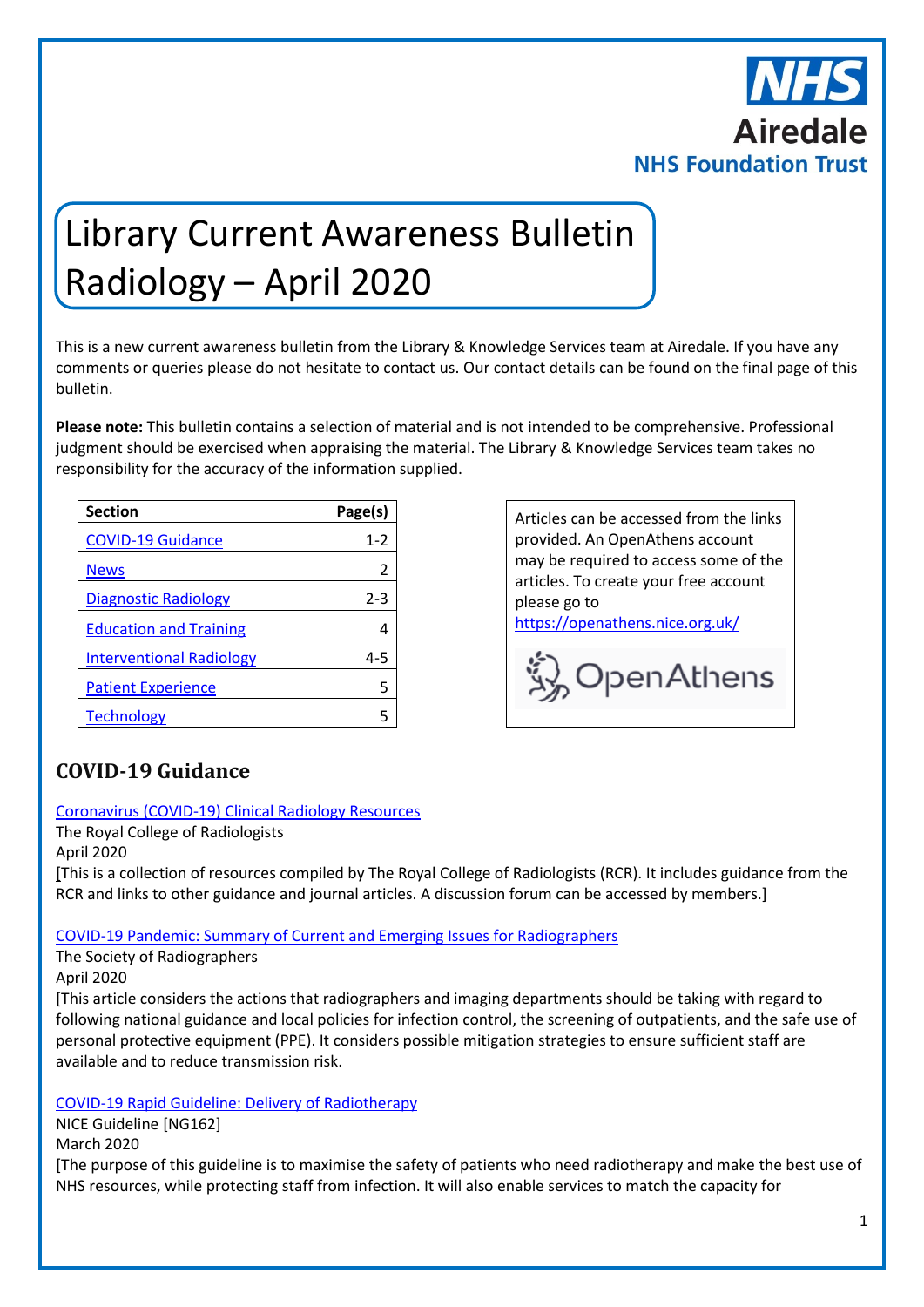radiotherapy to patient needs if services become limited because of the COVID-19 pandemic. This guideline will be reviewed as new evidence, policy and practice emerges.]

Student Support [Guidance for Allied Health Professions During COVID-19 Outbreak](https://www.hee.nhs.uk/coronavirus-covid-19/coronavirus-covid-19-information-ahps)

Health Education England

April 2020

[This guidance document is aimed at providing information to Allied Health Professions(AHP) students in England on what this means for them during this time. The guidance is focused on how students can continue to study and support the health and care system during this time of emergency.]

### <span id="page-1-0"></span>**News**

[Radiologist Census Underlines Ongoing Toll of Workforce Shortages](https://www.rcr.ac.uk/posts/radiologist-census-underlines-ongoing-toll-workforce-shortages-0)

The Royal College of Radiologists

April 2020

[The RCR annual radiology workforce report summarises data and commentary from NHS radiology leaders across the UK. The RCR workforce census data was returned before the escalation of coronavirus management.]

#### [Tailored PPE Guidance Posters for Imaging and Cancer Teams](https://www.rcr.ac.uk/posts/tailored-ppe-guidance-posters-imaging-and-cancer-teams)

The Royal College of Radiologists

April 2020

[Approved by and based on PHE graphical illustrations, the [imaging](https://www.rcr.ac.uk/sites/default/files/radiology_ppe_poster_a3.pdf) an[d oncology-specific](https://www.rcr.ac.uk/sites/default/files/oncology_ppe_poster_a3.pdf) posters display the different PPE arrangements needed in the context of "general contact" versus "aerosol generating procedures or high risk areas" and give key examples of specialty-specific settings and procedures.]

## <span id="page-1-1"></span>**Diagnostic Radiology**

[Chest X-Ray Findings in 636 Ambulatory Patients with COVID-19 Presenting to an Urgent Care Center: A Normal](https://www.jucm.com/documents/jucm-covid-19-studyepub-april-2020.pdf/)  [Chest X-Ray Is no Guarantee](https://www.jucm.com/documents/jucm-covid-19-studyepub-april-2020.pdf/)

Weinstock, M.B. et al

*The Journal of Urgent Care Medicine,* Epub ahead of print May 2020

[The primary objective was to determine what percentage of Urgent Care (UC) patients with confirmed COVID-19 had normal vs abnormal chest x-rays (CXR). The secondary objective was to describe specific imaging characteristics and the frequency of each abnormal finding on plain film radiography (CXR). A database of a large UC company in the greater New York City (NYC) area was reviewed for patients with positive SARS-CoV-2 PCR tests who also underwent CXR in UC between March 9 and March 24, 2020. Eleven board-certified radiologists, with knowledge that they were only reading imaging studies of COVID-19 patients, were each given a subset of the CXRs with oral and written instructions to re-read the films while disregarding the initial reading. Their readings were classified as normal, mild, moderate, or severe disease.]

[COVID-19 pneumonia manifestations at the admission on chest ultrasound, radiographs, and CT: single-center study](https://www.ncbi.nlm.nih.gov/pmc/articles/PMC7129441/)  [and comprehensive radiologic literature review](https://www.ncbi.nlm.nih.gov/pmc/articles/PMC7129441/)

Lomoro, P. et al

*European Journal of Radiology Open*, vol. 7

April 2020

[This retrospective single-centre study aimed to investigate the imaging features of emerging COVID-19 pneumonia on chest ultrasound (US), radiographs (CXR) and computed tomography (CT) examinations performed at admission and to provide a comprehensive radiological literature review on ongoing radiological data from recent publications. 58 patients (36 men, 22 women; age range, 18-98 years) with laboratory-confirmed SARS-CoV-2, hospitalized in Valduce Hospital (Como, Italy), were included in the study. Multi-modality imaging findings were evaluated and compared. Literature research was conducted through a methodical search on Pubmed and Embase databases.]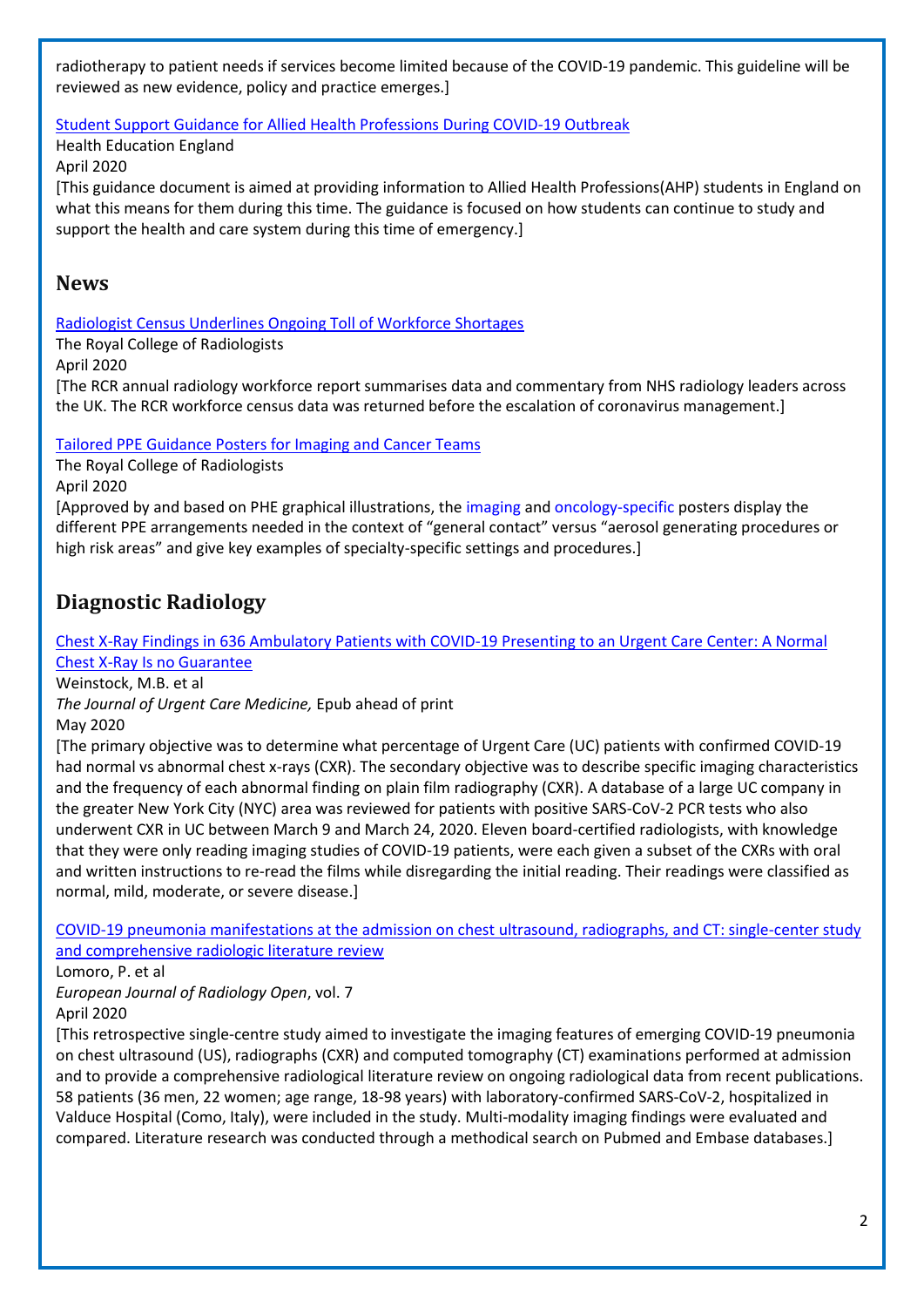#### [Impact of 24/7/365 Attending Radiologist Coverage on the Turnaround Time of Trauma-Related Imaging Studies](https://www.ncbi.nlm.nih.gov/pubmed/32157902)  [Being Finalized Within 48 Hours in an Emergency Radiology Department, Offering a Perspective from a Tertiary Care](https://www.ncbi.nlm.nih.gov/pubmed/32157902)  [Hospital](https://www.ncbi.nlm.nih.gov/pubmed/32157902)

#### Jalal, S. et al

*Canadian Association of Radiologists Journal,* Epub ahead of print

March 2020

[This was a retrospective chart review, where turnaround times of imaging studies for a sample of trauma patients, who had visited the emergency department of the Vancouver General Hospital between two time periods, January 1 to September 30, 2013, and January 1 to September 30, 2017, were noted.]

#### [Interpretation of emergency CT scans in polytrauma: trauma surgeon vs radiologist](https://www.sciencedirect.com/science/article/pii/S2211419X20300094?via%3Dihub)

Parag, P. and Hardcastle, T.C.

*African Journal of Emergency Medicine,* article in press*.*

#### March 2020

[This prospective observational comparative study aimed to investigate the discrepancy in interpretation of emergency whole body CT scans in trauma patients by the trauma surgeon and radiologist and to determine if the difference in interpretation of emergency trauma CT scans has an impact on patient management. The study was conducted 1st April to 30<sup>th</sup> September 2016 at the Inkosi Albert Luthuli Central Hospital which has a level 1 trauma department. The study population comprised 62 polytrauma patients who underwent multiphase whole body CT scans as per the trauma imaging protocol. The trauma surgeons' initial interpretation of the CT scan and radiological report were compared. All CT scans reported by the radiology registrar were reviewed by a consultant radiologist. The time from completion of the CT scan and completion of the radiological report was analysed.]

[Performance of radiologists in differentiating COVID-19 from viral pneumonia on chest CT](https://www.ncbi.nlm.nih.gov/pubmed/32155105)

Bai, H. et al

*Radiology,* Epub ahead of print

March 2020

[This study aimed to assess the performance of United States and Chinese radiologists in differentiating COVID-19 from viral pneumonia on chest CT. 219 patients with both positive COVID-19 by RT-PCR and abnormal chest CT findings were retrospectively identified from 7 Chinese hospitals in Hunan Providence from January 6 to February 20, 2020. At Rhode Island Hospital, 205 patients with positive Respiratory Pathogen Panel for viral pneumonia and CT findings consistent with or highly suspicious for pneumonia by original radiology interpretation within 7 days of each other were identified. Three Chinese radiologists blindly reviewed all chest CTs (n=424) to differentiate COVID-19 from viral pneumonia. A sample of 58 age-matched cases was randomly selected and evaluated by 4 American radiologists. Different CT features were recorded and compared between the two groups.]

[Radiological findings from 81 patients with COVID-19 pneumonia in Wuhan, China: a descriptive study](https://www.ncbi.nlm.nih.gov/pubmed/32105637)

Shi, H. et al

*The Lancet: Infectious Diseases*, vol. 20(4) pp. 425-434 April 2020

[Patients with COVID-19 pneumonia (confirmed by next-generation sequencing or RT-PCR) who were admitted to one of two hospitals in Wuhan and who underwent serial chest CT scans were retrospectively enrolled. Patients were grouped on the basis of the interval between symptom onset and the first CT scan: group 1 (subclinical patients; scans done before symptom onset), group 2 (scans done ≤1 week after symptom onset), group 3 (>1 week to 2 weeks), and group 4 (>2 weeks to 3 weeks). Imaging features and their distribution were analysed and compared across the four groups.]

## <span id="page-2-0"></span>**Education and Training**

[A prospective study integrating a curriculum of interventional radiology in undergraduate education: a tetra-core](https://cvirendovasc.springeropen.com/articles/10.1186/s42155-020-0104-y)  [simulation model](https://cvirendovasc.springeropen.com/articles/10.1186/s42155-020-0104-y)

Theodoulou, L. et al *CVIR Endovascular*, vol. 3(1) March 2020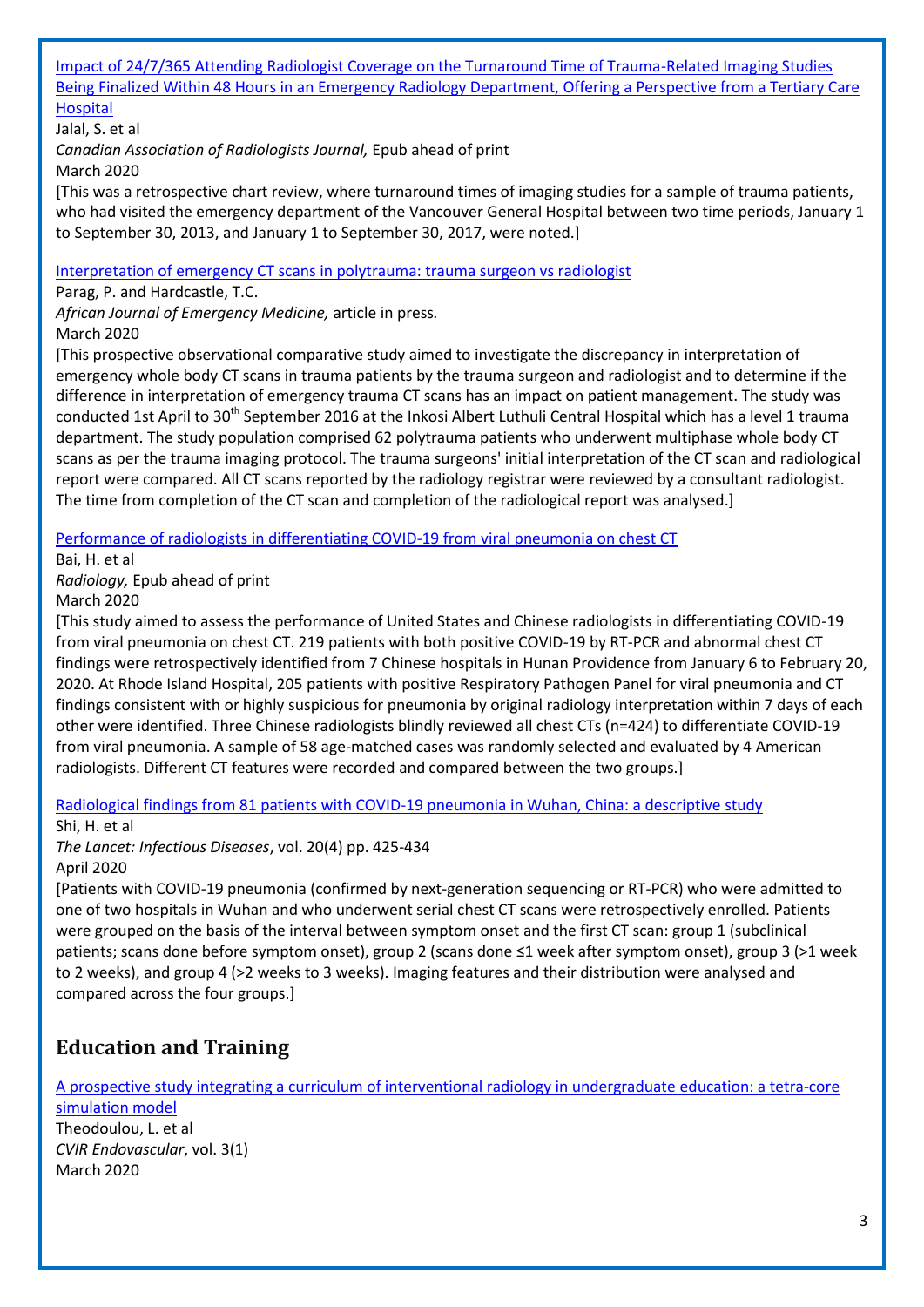[According to the authors; Interventional radiology (IR) is under-represented in undergraduate medical curricula across Europe. By continuing to challenge the boundaries of IR, a rise in the demand for radiologists has been inevitable - a trend not met by a corresponding rise in the supply of radiologists. On tracing the roots of this shortage, lack of awareness of the specialty within medical trainees coupled with a global lack of IR teaching in undergraduate education seem to constitute major exacerbating factors. The purpose of this study was to identify gaps in the field of IR education and address these by implementing an international IR simulation-based course for undergraduates.]

Feasibility of a paediatric [radiology escape room for undergraduate education](https://insightsimaging.springeropen.com/articles/10.1186/s13244-020-00856-9)

Liu, C. et al *Insights into Imaging*, vol. 11(1) March 2020

[A paediatric radiology escape room with accompanying tutorial was developed around key learning objectives set within The Royal College of Radiologists and European Society of Radiology undergraduate curriculum. Students were recruited from two different universities and undertook the escape room themed teaching. An 8-question single best answer (SBA) test was completed before, immediately after and at 2 weeks post-teaching to determine participant improvement and retention of knowledge. The general feedback was also collected.]

[Standards for European training requirements in interventional neuroradiology guidelines by the Division of](https://www.ncbi.nlm.nih.gov/pubmed/31676960)  [Neuroradiology/Section of Radiology European Union of Medical Specialists \(UEMS\), in cooperation with the Division](https://www.ncbi.nlm.nih.gov/pubmed/31676960)  [of Interventional Radiology/UEMS](https://www.ncbi.nlm.nih.gov/pubmed/31676960)

Sasiadek, M. et al

*Journal of Neurointerventional Surgery*, vol. 12(3) pp. 326-331 March 2020

[This document sets out standards for training in interventional neuroradiology (INR) in Europe. These standards have been developed by a working group of the European Society of Neuroradiology (ESNR) and the European Society of Minimally Invasive Neurological Therapy (ESMINT) on the initiative and under the umbrella of the Division of Neuroradiology/Section of Radiology of the European Union of Medical Specialists (UEMS).]

## <span id="page-3-0"></span>**Interventional Radiology**

Eye Lens Dosimetry [in Interventional Radiology: Assessment with Dedicated Hp\(3\) Dosimeters](https://www.ncbi.nlm.nih.gov/pubmed/32216558)

Merrachi, N-A. Et al

*Canadian Association of Radiologists Journal,* Epub ahead of print March 2020

[This study aimed to quantify eye lens dose in interventional radiology and assess whether neck dosimeter is a good surrogate to evaluate eye lens dosimetry. Radiation exposure was prospectively measured in 9 interventional radiologists between May and October 2017. Standard Hp(0,07) thermoluminescent dosimeters (TLDs) were worn at the neck outside the lead apron, and 2 dedicated eye lens Hp(3) TLDs were placed just above the eyes, one midline and another at the outer edge of the left eye. Correlations between eye lens and neck TLD doses were assessed with Pearson coefficient, and linear regression was used to predict eye lens dose from neck TLD values.]

[Society of Interventional Radiology Position Statement on Endovascular Intervention for Trauma](https://www.jvir.org/article/S1051-0443(19)30952-2/fulltext)

Padia, S.A. et al

*Journal of Vascular and Interventional Radiology (JVIR)*, vol. 31(3) p. 363-369 March 2020

[Under the direction of the Society of Interventional Radiology (SIR), a multidisciplinary group of experts composed of personnel from interventional radiology, trauma surgery, orthopaedic surgery, and vascular surgery units was convened to review the current literature on endovascular interventions for trauma. This position statement outlines parameters to consider in endovascular intervention in various organ systems. As new data emerge in the future, this evolving document will continue to be updated.]